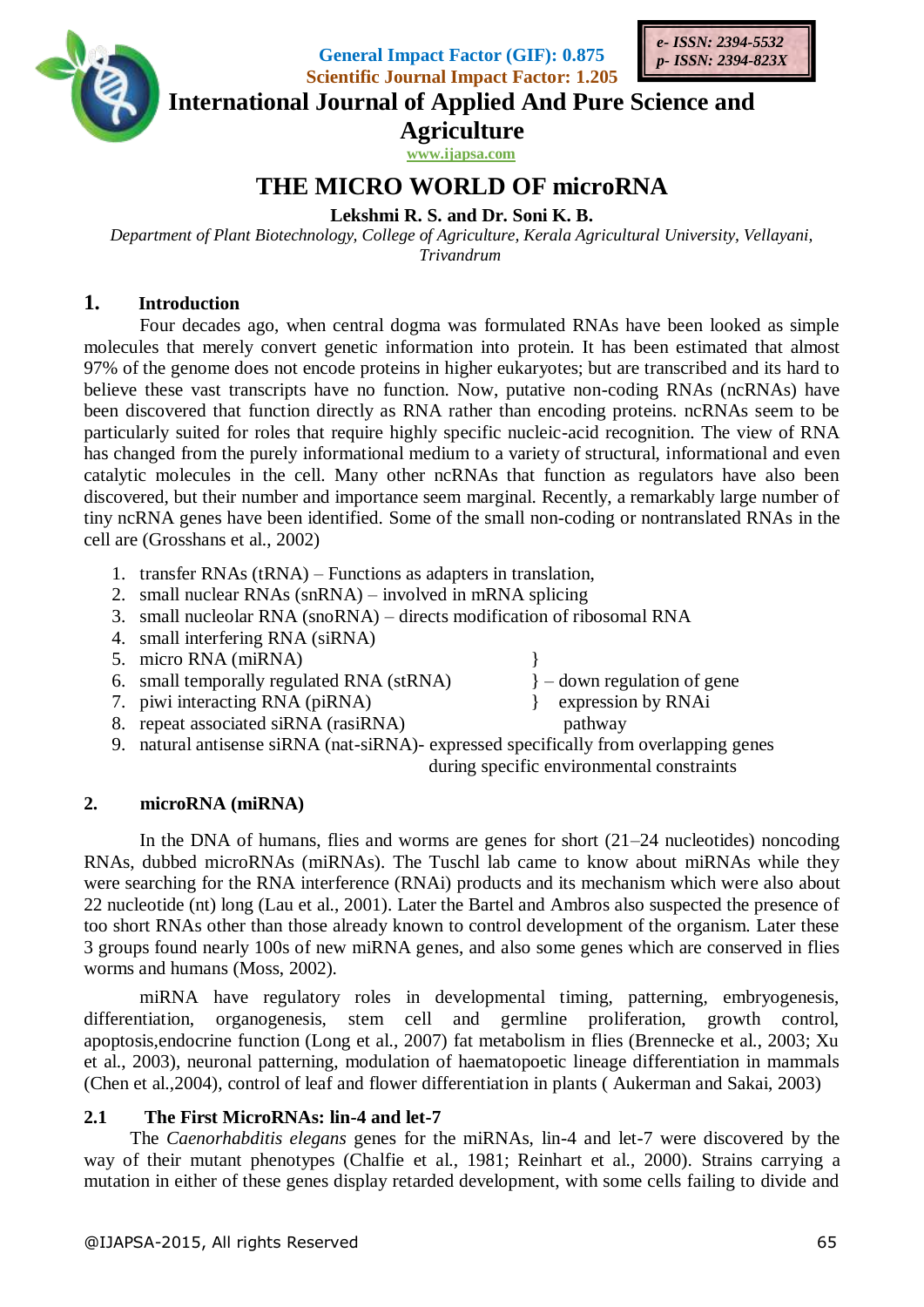differentiate on schedule (Ambros, 2000). When these genes were cloned, they were found to encode unrelated 21–22 nucleotide RNAs (Reinhart et al., 2000; Lee et al., 1993). lin-4 miRNA controls hypodermal cell-fate decisions during early larval development by negatively regulating lin-14 and lin-28 mRNAs (Lin et al., 2003). The let-7 miRNA controls hypodermal cell-fate decisions during late-larval development by regulating the lin-41 and hbl-1 daf-12 and pha-4 mRNAs (Slack et al., 2000; Lin et al., 2003).

Both of these RNAs are believed to act by basepairing with the RNA of the 3′ untranslated regions (UTRs) of one or more target genes in the developmental timing pathway (Whitman et al., 1993; Slack et al., 2000). Mechanisms was not fully understood but this interaction leads to repression of the target genes at a post-transcriptional step (Olsen et al., 1999; Seggerson et al., 2002). Later it was found that *let-7*-like RNA can be found in diverse animals, including humans, demonstrating that these tiny RNAs are not peculiar to worms. Because they are different from any non-coding RNAs described previously, in their size and activity on mRNAs, *lin-4* and *let-7*  represent a new class of RNAs, recently dubbed small temporal RNAs (stRNAs) for their roles in developmental timing.

#### **2.2 Why were not more genes for tiny RNAs like** *lin-4* **and** *let-7* **found before?**

The genetic approaches that identified *lin-4* and *let-7* relied on finding mutant animals by chance. But the genes for these RNAs present very small targets for mutagens. In all the many genetic screens conducted with *C. elegans* to find mutants with defective larval development, a mutation in *lin-4* appears to have turned up only once, so it could have easily been missed. When taking a biochemical approach to finding an unknown regulator of a gene's expression, most seek protein factors and would not think to look for small RNAs, which would require very different assays than are normally used. A gene-finding approach that relies on detecting RNA transcripts would also miss the miRNAs because they run off the bottom of gels most people use for northern blots. Bioinformatics approaches are also currently limited (Eddy, 1999). Without a significant open reading frame (which would reveal a protein-encoding gene) or significant similarity to genes for known RNAs, such as tRNAs and snRNAs, genes for noncoding RNAs lie camouflaged against the background of intronic and intergenic sequences.

### **3. Genomics**

### **3.1 The miRNA genes**

The 3 labs which were initially working on miRNA reported a total of one hundred genes for this tiny ncRNAs, approximately 20 new genes in Drosophila, 30 in human and over 60 in C. elegans (Lagos-Quintana et al., 2001; Lau et al., 2001; Lee and Ambros, 2001). A registry has been set up to catalog the miRNAs and facilitate the naming of newly identified genes (Griffiths-Jones, 2004).

- Most miRNA genes (in C. elegans) come from regions of the genome quite distant from previously annotated genes, implying that they derive from independent transcription units (Lagos-Quintana et al 2001; Lau et al., 2001; Lee and Ambros, 2001).
- A sizable minority (about a quarter of the human genes) are in the introns of pre-mRNAs They are preferentially found in the same orientation as the predicted mRNA, suggesting that most of these miRNAs are not transcribed from their own promoters but are instead processed from the introns (Aravin et al., 2003; Lagos-Quintana et al., 2003; Lai et al., 2003; Lim et al., 2003). This arrangement provides a convenient mechanism for the coordinated expression of a miRNA and a protein.
- Other miRNA genes are clustered in the genome with an arrangement and expression pattern implying transcription as a multi-cistronic primary transcript. some genomic loccation include Hox clusters which function in animal development (Aravin et al., 2003; Lagos-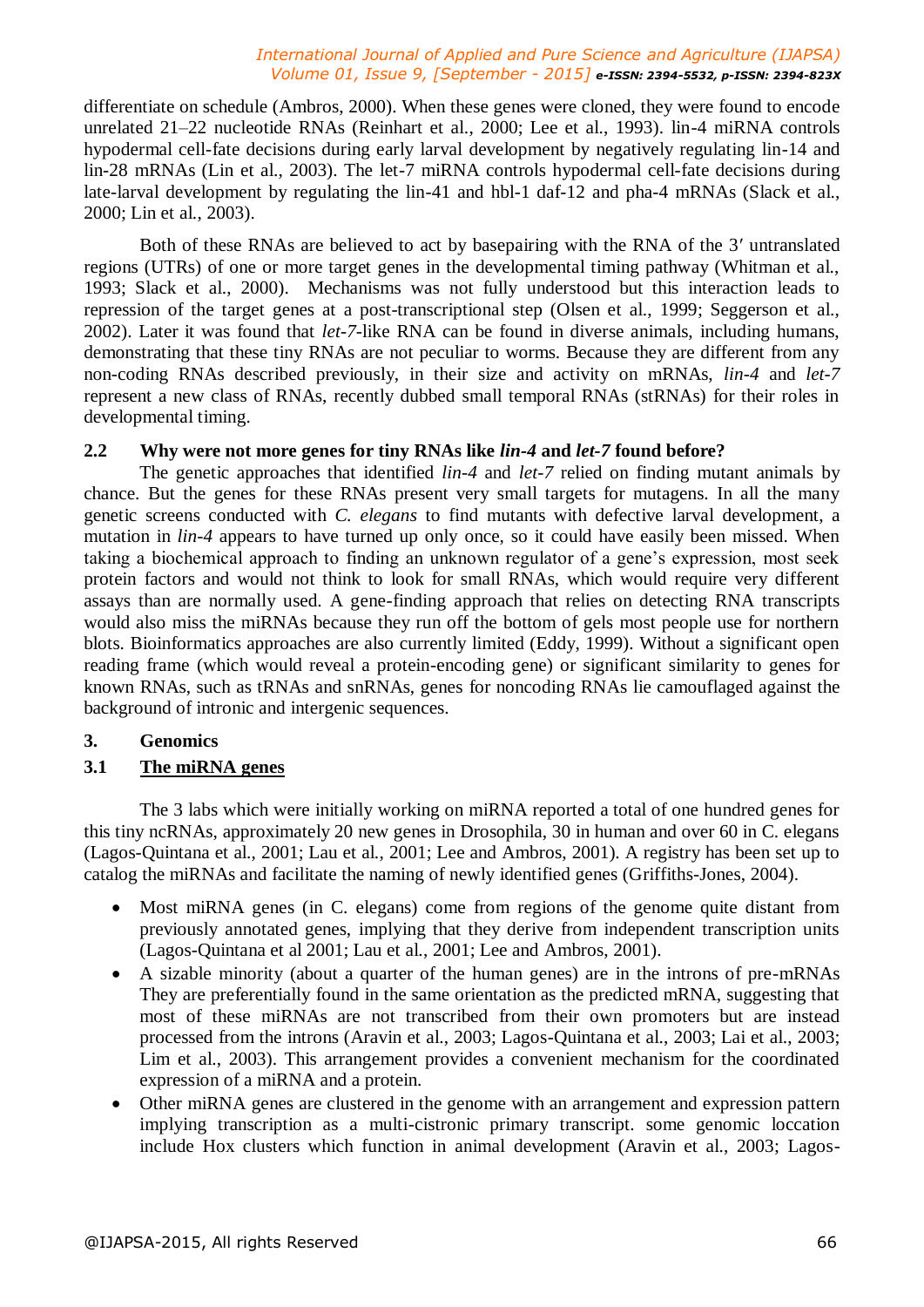Quintana et al., 2003). other loci include mir-15-a and mir- 16 clusters found in human chromosome 13 thought to harbor a tumor suppressor gene (Calin et al., 2002).

#### **3.2 miRNA expression**

miRNAs have intriguing expression patters. For example miR-1 is found in mammalian heart (Lee and Ambros, 2001); miR-122 in granulocytes and macrophages of mouse bone marrow (Chen et al., 2004); mir-35 – mir42 cluster are found in C. elegans embryo (Lau et al., 2001); mir-290-mir-295 cluster in mouse embryonic stem cell but not in differentiated cells (Houbaviy et al., 2003). Expression technology has been adapted to examine miRNAs and has revealed distinct expression patterns in different developmental stages and in different tissues (Krichevsky et al., 2003). With all the different genes and expression patterns it can be proposed that every metazoan cell type at each developmental stagemight have a distinct miRNA expression profile-providing ample opportunity for 'microimaging' the output of the transcriptome.

Sheer abundance of certain miRNAs in the cells can be seen at times. This can be attributable to very robust transcription or to slow decay. Some miRNAs are expressed in much lower levels and this might be due to low expression in many cells or high expression in just a few cells (Lagos-Quintana et al., 2002).

#### **3.3 Gene number**

With these scoring tools the estimated number of miRNA genes in the genomes of human– 200 -255 miRNA genes (Lim et al., 2003b); *C. elegans* – 103-120 (Lim et al., 2003b); Drosophila – 96-124 (Lai et al., 2003).

#### **4. Biogenesis**

#### **4.1 miRNA transcription**

Two candidates of RNA polymerases for pri-miRNA transcription pol ll and pol lll.

miRNAs processed from the introns of protein coding host genes are transcribed by pol ll. These primary miRNA transcripts are called pri-miRNA and are much longer than structure with mant stem and loops (Lee et al., 2002).

Most of the miRNAs are transcribed by pol ll (Proved by certain observations) (Ohler et al., 2004)

- 1. The pri-miRNA can be quite longer  $(>1 \text{ kb})$  than typical pol lll transcripts
- 2. These pri-miRNAs have internal runs of uridine residues, which would be expected to prematurely terminate pol lll transcription
- 3. Many miRNAs are differentially expressed during development observed for pol ll and not with pol III products
- 4. miRNA primary transcripts are capped pol ll transcripts

#### **4.2 miRNA maturation**

The first step is the nuclear cleavage of the pri-miRNA, which liberates a 60-70 nt stem loop intermediate, known as the miRNA precursor, or pre-miRNA (Lee et al., 2002; Zeng and Cullen, 2003). The processing is performed by the Drosha RNase III endonuclease, which cleaves both strands of the stem at sites near the base of the primary stem loop. Drosha cleaves the RNA duplex with a staggered cut typical of RNase III endonucleases, and thus the base of the pre-miRNA stem loop has a 5'phosphate and a 2 nt 3; overhang (Basyuk et al., 2003; Lee et al., 2003). This pre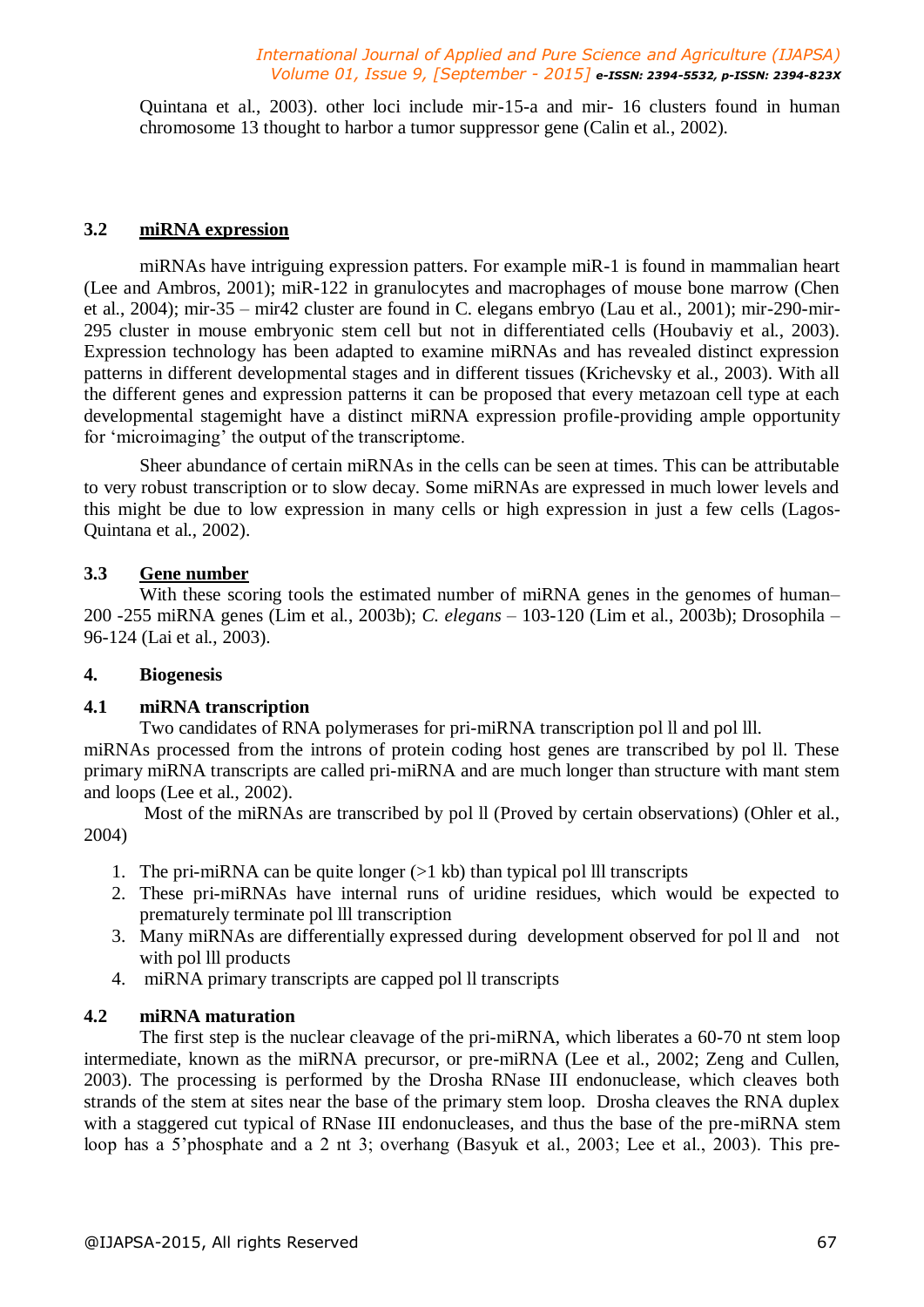miRNA is actively transported from the nucleus to the cytoplasm by Ran-GTP and the export receptor exportin-5 (Yi et al., 2003; Lund et al., 2004)

The Drosha defines only end of the mature miRNA during the nuclear cut. The other end is processed in the cytoplasm by the enzyme Dicer, an RNase III endonuclease. It first recognizes the double-stranded portion of pre-miRNA with particular affinity for a 5' phosphate ans 3' overhang at the base of the stem loop. Then at about 2 helical turns away from the base of the stem loop, it cuts both strands of the duplex. This lops off the terminal base pairs and loop of the pre-miRNA, leaving the 5' phosphate and 2 nt 3' overhang characteristic of an RNase III.

#### **4.3 RISC assembly**

The mature miRNA eventually become incorporated as single stranded RNAs into a ribonucleoprotein complex, known as the RNA-induced silencing complex (RISC) (Hammond et al., 2000; Elbashir et al., 2001; Schwarz et al; 2002). The RISC identifies target messages based on perfect (or nearly perfect) complementarity measuring from the 5' end of the miRNA cutting between the nucleotides pairing to residues 10 and 11 of the miRNA

When RISC has been purified from various organisms it contained a member of the Agronaute protein family. This protein has been found to be a core component of the complex Ago and homologs (approx100kDa) are often called PPD proteins PPD proteins share the PAZ and PIWI domains. PAZ domain (First recognized in Piwi, Agronaute, and Zwille/Pinhead proteins) Has a stable fold and a β barrel core that togeather with a side appendage appears to bind weakly to ssRNA atleast 5 nt in length and also to dsRNA This dual binding ability suggests that the Agronaute protein could be directly associated with the miRNA before and after it recognizes the mRNA target. Other RISC-associated proteins include the suspected RNA binding proteins VIG and Fragile X-related protein and the nuclease Tudor-SN (Caudy et al., 2002, 2003; Ishizuka et al., 2002)

#### **4.4 Role of Agronaute protein as mediator of mRNA cleavage**

miRNAs, when perfectly base-paired to their target mRNA, direct cleavage of a single phosphodiester bond in the target mRNA. The severed bond lies between the residues paired to miRNA nucleotides 10 and 11 (counting from the miRNA 50 end) (Elbashir et al. 2001). This cleavage is a result of the ''Slicer'' activity in the RISC. Argonautes form the core of the RISC and are highly conserved \_100-kDa proteins with members present even in archaea and eubacteria. They contain the signature PAZ and PIWI domains (Carmell et al. 2002). Argonaute PAZ domain has an oligonucleotide-binding fold that anchors the single-stranded 30 end of small RNAs (Lingel and Sattler 2005).

Most importantly, the PIWI domain of two archaeal proteins was shown to have a fold similar to that of RNase H (Parker et al. 2004; Song et al. 2004), an enzyme that cleaves the RNA strand in DNA–RNA hybrids. This suggested that the Ago protein could harbor the mRNA-cleaving ''Slicer'' activity. Information regarding recognition of the small RNAs came from cocrystal structures of an archaeal Ago protein with siRNA mimics, which revealed that the PIWI domain has a conserved binding pocket for the 50 phosphate of small RNAs (Parker et al. 2005; Ma et al. 2005). These studies suggest a model in which the small RNA is wedged between the PAZ and PIWI domains of the Ago protein, positioning the target mRNA scissile bond in close proximity to the catalytic center.

### **5. Mechanism**

### **5.1 mRNA cleavage**

MicroRNAs can direct the RISC to downregulate gene expression by either of two post transcriptional mechanisms: mRNA cleavage or translational repression. The choice of post transcriptional mechanisms is determined by the identity of the target: Once incorporated into a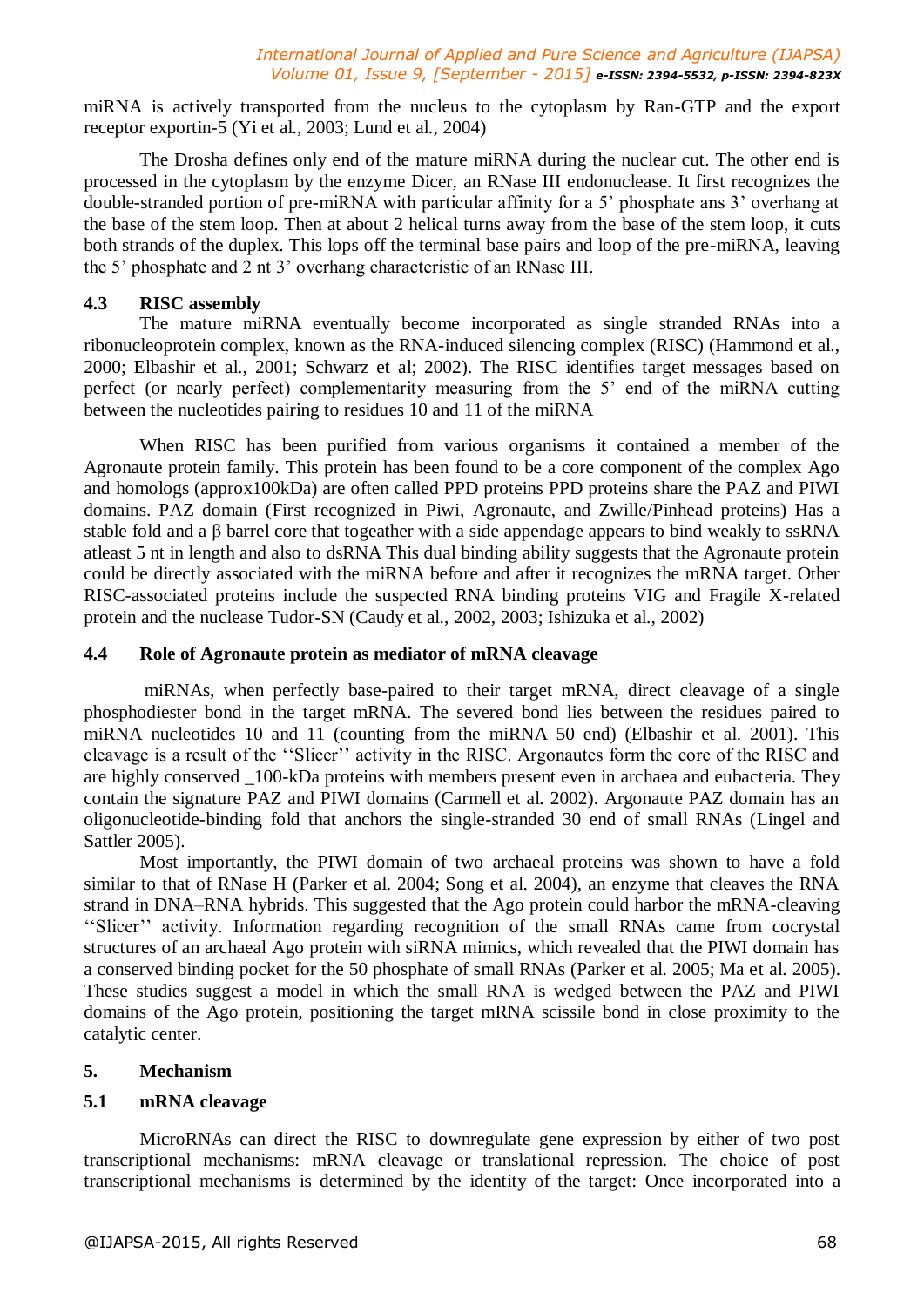cytoplasmic RISC, the miRNA undergo Watson-Crick base pairing at the 'seed sequence' to form a A-form helix with the target mRNA that will specify cleavage between the nucleotides pairing to residues 10 and 11 of the miRNA, if mRNA has sufficient complementarity to the miRNA, or it will repress productive translation if mRNA does not have sufficient complementarity to be cleaved. After cleavage of the mRNA, the miRNA remains intact and can guide the recognition and destruction of additional messages (Hutvagner and Zamore, 2002; Tang et al., 2003).

A mojor part of bulk mRNA degradation occurs via de-adenylation followed by decapping and 5'-3' exonuclease digestion. Proteins required for this pathway such as decapping enzymes, Dcp1 and Dcp2 and 5'-3' exonuclease Xrn1 are concentrated in specialized cytoplasmic processing bodies (PBs) (Bashkirov et al., 1997; Parker and Song 2004)

#### **5.2 Translational repression**

The miRNA can repress translation at a step after translation initiation,in a manner that does not perceivably alter the density of the ribosomes on the message, by the slowing or stalling of all the ribosomes on the message. An alternate possibility is that translation continues at the same rate but is non reproductive because the newly synthesized polypeptide is specifically degraded by proteolytic enzymes.

#### **5.3 Target recognition**

The importance of complementarity to the 5' portion of metazoan miRNAs has been noted since the observation that the lin-14 UTR has 'core elements' of complementarity to the 5' region of the lin-4 miRNA (Whitman et al., 1993). Observations supporting this idea are

- 1. Residues 2-8 (seed sequence) of several invertebrate miRNA are perfectly complementary to 3'UTR elements mediating post transcriptional repression (Lai 2002)
- 2. Within the miRNA complementary sites of the first validated targets of invertebrate miRNAs, mRNA residues that pair with the residues 2-8 of the miRNA are perfectly conserved in orthologous messages of the other species
- 3. Residues 2-8 of the miRNA are the most conserved among homologous metazoan miRNAs (Lewis et al., 2003; Lim et al., 2003)
- 4. When predicting targets of mammalian miRNAs requiring perfect pairing to the heptamer spanning residues 2-8 of the miRNA is much more productive than is requiring pairing to any other heptamer of the miRNA (Lewis et al., 2003)

## **5.4 5' end of the small RNA universally important regardless of the mechanism**

RISC presents this core region to nucleate pairing to the mRNAs. Presentation of these nt prearranged in the geometry of an A-form helix would preferentially enhance the affinity with matched mRNA segments. Presentation of a preformed helical segment of this length would be a reasonable compromise between topological difficulties associated with longer prearranged helical geometry and the drop in initial binding specificity that would result from a shorter core. In this scenario mismatches with the core region inhibits initial target recognition and thus prevent cleavage or translational repression regardless of the degree of complementarity elsewhere in the complimentary sites. It there is sufficient additional pairing after the remainder of the miRNA is allowed to participate, cleavage ensues. Core pairing supplemented by just a few flanking pairs appears to be sufficient to mediate translational repression in cooperation with other RISCs bound to the message (Lewis et al., 2003). The ability of the Agronaute PAZ domain to bind both double and single stranded RNAs would make it suitable candidate for presenting the core and stabilizing the core pairing.

#### **6. Function**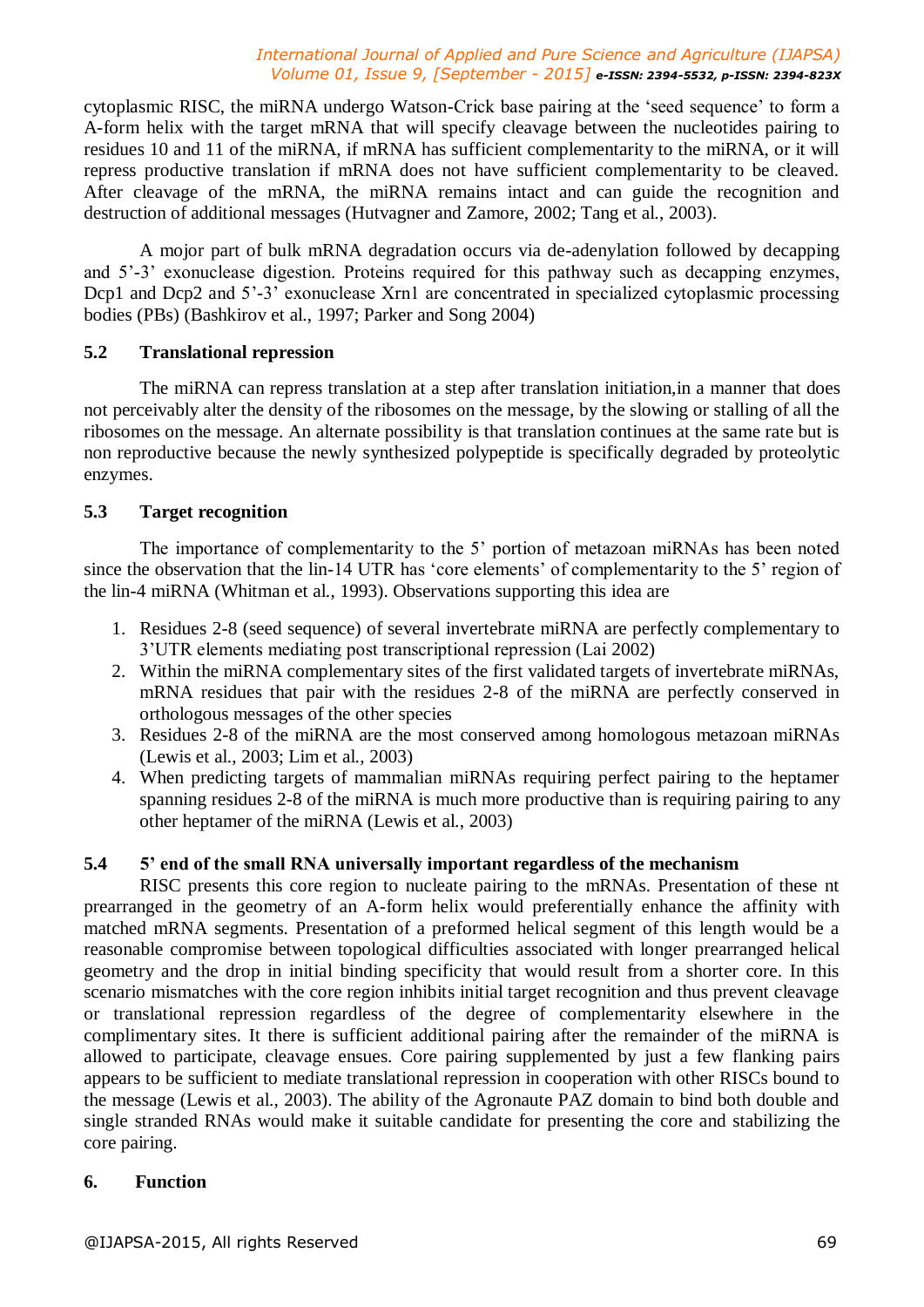#### **6.1 Regulatory roles of miRNAs**

miRNAs that have reported functions based on in vivo experimentation are listed below. MicroRNAs and Their Functions: Examples for which Phenotypic Consequences of Disrupted or Ectopic miRNA Regulation Are Known

| miRNA          | <b>Target Gene(s)</b>                      | <b>Biological Role of</b><br>miRNA/Target Gene                |
|----------------|--------------------------------------------|---------------------------------------------------------------|
|                |                                            |                                                               |
| $lin-4$ RNA    | Ce lin-14 probable transcription           | Timing of early larval<br>developmental<br>factor transitions |
|                | Ce lin-28 cold shock domain protein        | Timing of early larval<br>developmental transitions           |
| let-7 RNA      | Ce lin-41 probable RNA-binding protein     | Timing of late larval developmental<br>transitions            |
|                | Ce hbl-1 transcription factor              | Timing of late larval<br>developmental transitions            |
| $lsv-6$ RNA    | Ce cog-1 transcription factor              | Left/right asymmetry of<br>chemoreceptor expression           |
| <b>Insects</b> |                                            |                                                               |
| bantam miRNA   | Dm hid pro-apoptotic protein               | Apoptosis and growth control<br>during development            |
| $miR-14$       | unknown                                    | Apoptosis and fat metabolism                                  |
| <b>Mammals</b> |                                            |                                                               |
| miR-181        | unknown                                    | Hematopoietic differentiation 11                              |
| <b>Plants</b>  |                                            |                                                               |
| miR165/166     | At REV and relelated transcription factors | Axial meristem initition and leaf<br>development              |
| miR172         | At AP2 and related transcription factors   | Flower development; timing<br>transition to flowerring        |
| miR-JAW        | At TCP4 and releated transcription factors | Leaf development, embryonic<br>patterning                     |
| miR159         | At MYB33 and related transcription factors | Leaf development                                              |

Species abbreviations: *Caenorhabditis elegans*, *Ce*; *Drosophila melanogaster*, *Dm*; *Arabidopsis thaliana*, *At*. (Lee et al., 1993); (Wightman et al., 1993); (Moss et al., 1997); (Reinhart et al., 2000); (Slack et al., 2000); Abrahante et al., 2003); (Lin et al., 2003); (Johnston and Hobert, 2003); (Brennecke et al., 2003); (Xu et al.,2003); (Chen et al., 2004); (Rhoades et al.,2002); (Tang et al., 2003); (Emery et al., 2003); (Park et al., 2002); (Kasschau et al., 2003); (Chen, 2003); (Aukerman andSakai, 2003); (Palatnik et al., 2003)

For some cases fuction was determined by phenotypic consequences of a mutated miRNA or an altered miRNA complementary site, either of which can disrupt miRNA regulation. In some other cases function was inferred from effects of mutations or transgenic constructs that lead to ectopic expression of the miRNA. Computational approaches are being developed to find the regulatory targets of the miRNAs, providing clues to miRNA function based on known roles of the targets (Rhodes et al., 2002; Enright et al., 2003; Lewis et al.,2003; Stark et al., 2003).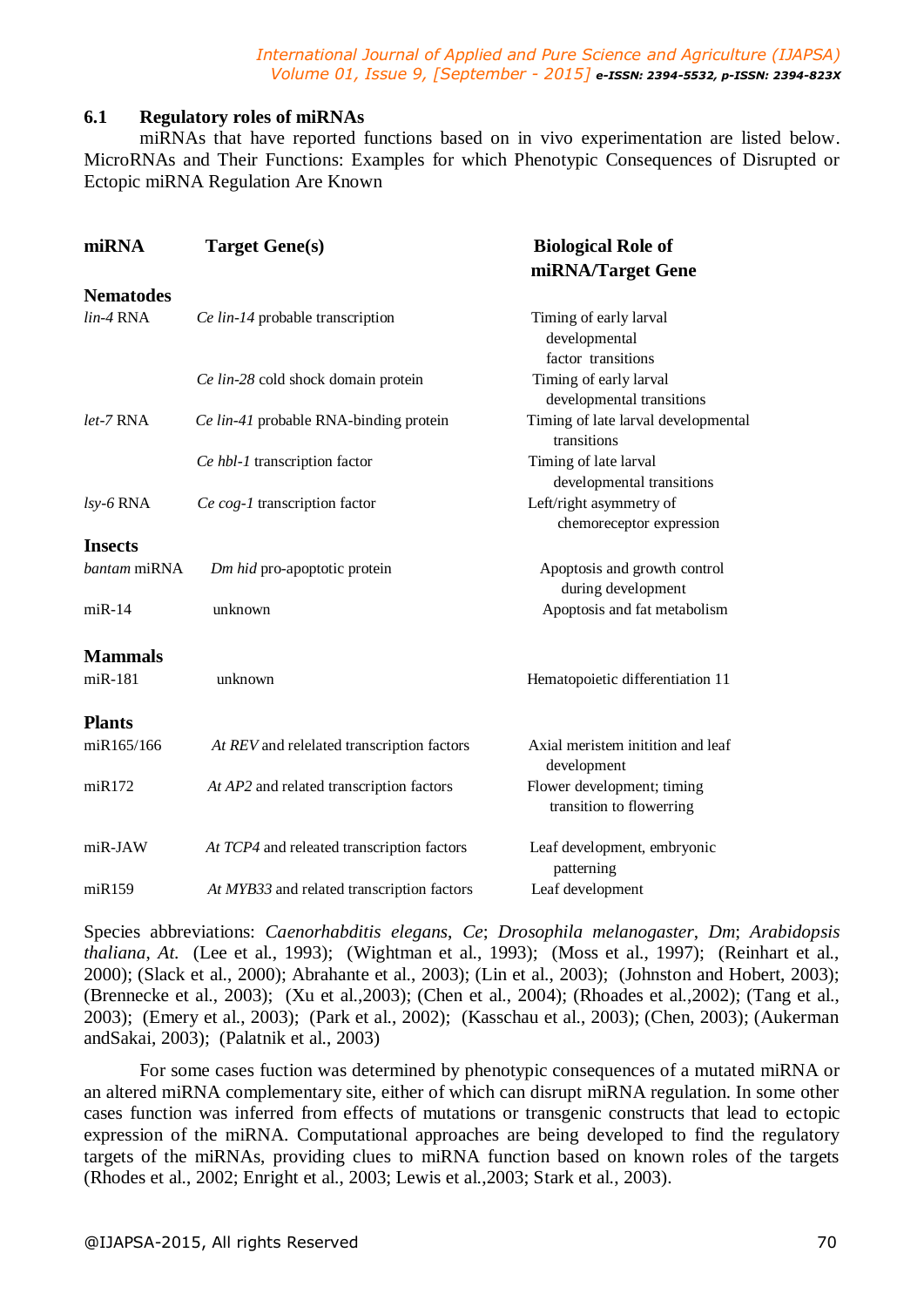The experiments supporting the identity of these targets typically fall into two classes. In cases where the miRNA is thought to specify mRNA cleavage, the cleavage products can be reverse transcribed, cloned, and sequenced; a preponderance of sequences that end precisely at the predicted site of cleavage provides experimental validation that this mRNA is the cleavage target of the complementary miRNA (Llave et al., 2002; Kasschau et al., 2003; Xie et al., 2003). To enable detection of both translational repression and mRNA cleavage, heterologous reporter assays can be used in which the miRNA complementary sites are fused to e reporter gene and expression is examined relative to control constructs, or in the presence and absence of the miRNA (Lewis et al., 2003). A positive result in the heterologous reporter assay indicates that determinants needed for miRNA regulation are present within the mRNA fragment fused to the reporter, which together with evolutionary conservation of both the miRNA and its complementary sites can provide reasonable evidence of a regulatory relationship.

#### **7. Role of the precursor in miRNA function**

The abundance of stem-loop structures in pre-miRNAs, as well as the significant conservation of these structures in multiple organisms where homologous miRNAs were found, suggests that these structures might be a prerequisite for miRNA maturation and possibly for function. One attractive hypothesis is that transcription as a precursor might allow another level of regulation of miRNA activity . Northern blot analysis suggest that pre-miRNA is continously transcribed but maturation to miRNA occurs only at distinct stages of development. Structured premiRNA is exported to processing machinery in the cytoplasm by dedicated tRNA nuclear export factor, Xpo-t. Proteins that participate in processing are involved in delivery of the mature miRNAs to the site of action so that miRNAs are handed over from one biogenesis factor to the next without intermittent release.

#### **8. Roles of plant miRNAs**

In plants miRNA pair with mRNA with near-perfect complementarity and lead to mRNA cleavage (Tang et al., 2003; Jones-Rhoades et al., 2006). miRNA:mRNA pairing in plants is evolutionarily conserved. Plant miRNAs target transcription factor gene families for those with roles in developmental patterning or cell differentiation. Many of the plant miRNAs function during cellular differentiation by mediating the degradation of key regulatory gene transcripts in specific daughter cell lineages (Rhodes et al., 2002). During differentiation, certain genes specifying a less differentiated state might need to be turned off. This can be achieved by repressing transcription. A gene is not fully off until its message stops making protein. Thus to more quickly stop expression of such a gene, the differentiating cell can deploy a miRNA that specifies the cleavage of that mRNA. In this respect, miRNA regulation would be analogous to ubiquitin- dependent protein degradation.

#### **9. Roles of animal miRNAs**

Animal miRNAs do not pair with mRNA with near-perfect complementarity. In contrast to plant miRNA mammalian miRNAs do not appear to be primarily involved at the upper levels of the gene regulatory cascades but appear to be operating at many levels to regulate the expression of a diverse set of genes, many of which do not go on to directly influence the expression of other genes (Lewis et al., 2003). Animal miRNAs imprecisely match their targets and cause target mRNA destabilization by other (non-slicer) mechanisms, such as deadenylation and decapping (wu et al., 2006; Giraldez et al., 2006), and some form of translational repression (Olsen and Ambros 1999).

#### **10. miRNAs and gene knockdown**

Elisa Izaurralde (Max Planck Institute) studies whether there is any effect of specific miRNAs or associated 3' UTRs have context-dependent effects on knockdown by using natural 3' UTRs fused to a luciferase reporter to perform genome-wide RNA interference screens for proteins required for miRNA function and she isolated components of processing bodies (PBs) and deadenylation and decapping enzymes (Behn- Ansmant et al., 2006). Only certain targets were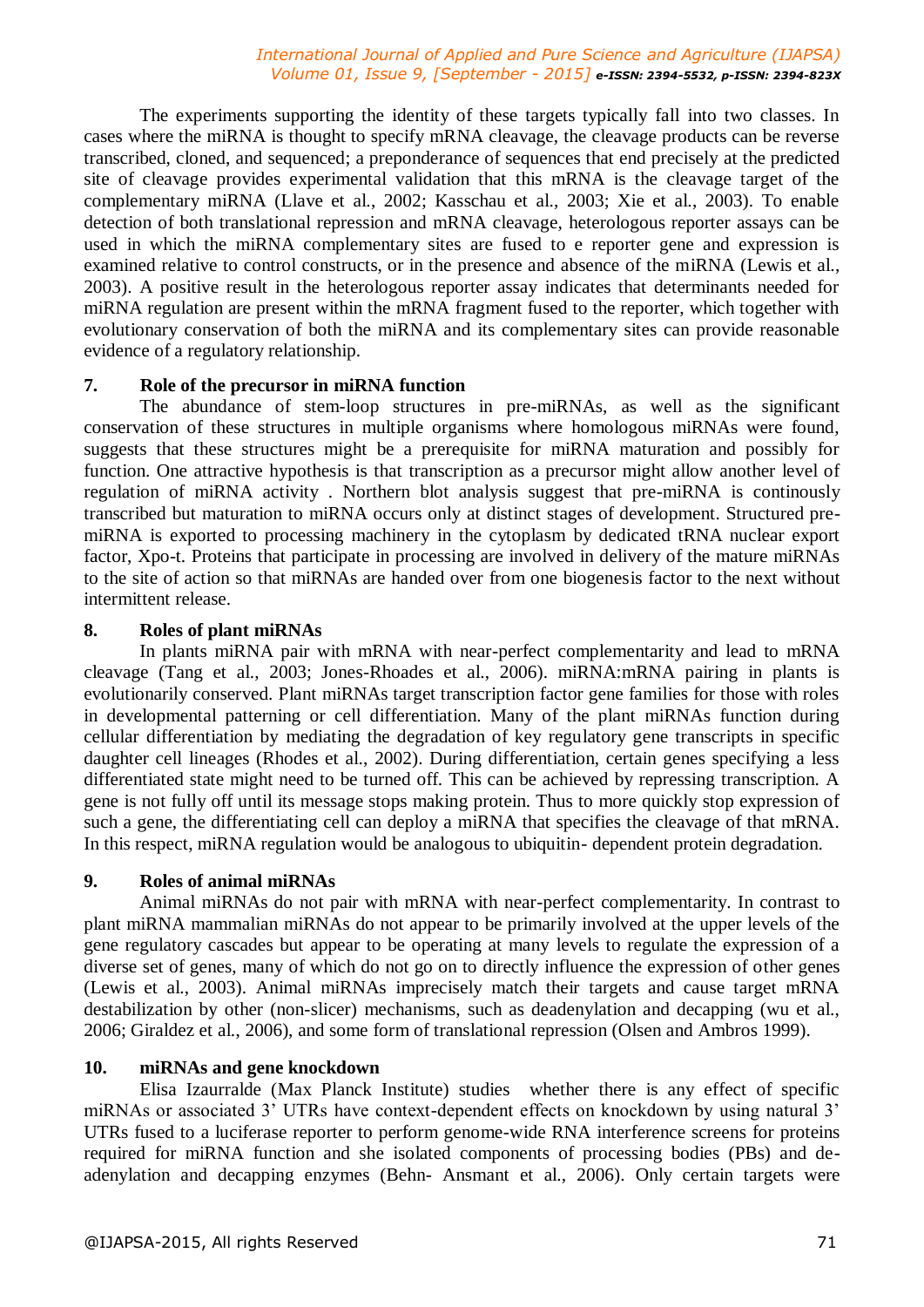repressed by miRNA in the absence of de-adenylation or decapping enzymes, which indicates that decapping of de-adenylated mRNAs is the primary mode of repression by some, but not all, miRNAtarget interactions.

#### **11. miRNAs and cancer**

microRNA expression patterns appear to be more reliable than mRNA expression patterns for distinguishing the tissues of origin of human tumors (Lu et al.,2005). Croce reported that both *MIR-15* and *MIR-16* are tumor suppressors in chronic lymphocytic leukemia. Role of *MIR-21* (also known as *MIRN21* – Human Gene Nomenclature Database) in mammalian brain tumors is determined. The pretreatment of human brain tumor cells with anti-*MIR-21* oligonucleotides inhibits their tumorigenicity when transplanted into mice. *MIR-21* overexpression is a hallmark of certain classes of brain tumors, so these results suggest that *MIR-21* could indeed contribute to the malignancy of these tumor cells, probably via the repression of one or more tumor suppressor genes.

The converse situation, where tumor-suppressive microRNAs may function to repress oncogenes, was illustrated by David Bartel (Whitehead Institute and MIT, Cambridge, MA, USA). The oncogenic behavior of certain mutated forms of High mobility group A2 (HMGA2) in humans is induced by the deletion of the *HMGA2 3'* UTR (Mayr et al., 2007), which contains several evolutionarily conserved sites for *LET-7*, a microRNA with potential tumorsuppressive activity (Johnson et al., 2005).

#### **12. The question of specificity**

Proteins or mRNA structure could also facilitate recognition of the authentic mRNA targets my means of elements in the mRNA eg: -Fragile X-related protein, Drosophila RISC component that is related to proteins known to bind specific mRNAs (Caudy et al., 2002; Ishizuka et al., 2002). The quality and stability of base pairing is an important determinant of specificity. Pairing outside the 7 nt core site confers additional specificity. The cooperative action of homotypic and heterotypic miRNA: UTR interaction provides an additional mechanism of regulatory specificity (Bartel, 2004).

#### **1. Genomics: Computational approaches**

Homology searches have revealed orthologs and paralogs of known miRNA genes (Pasquinelli et al., 2000;Lagos-Quintana et al., 2001;Lau et al., 2001; Lee and Ambros., 2001). Search the vicinity of known miRNA genes for other stem loops representing additional genes of a genomic cluster (Lau et al., 2001; Arvin et al., 2003; Seitz et al., 2003; Ohler et al., 2004).Gene finding approach does not depend on homology or proximity to known genes. Does not need any rior idea about the genome. Start by identifying conserved genomic segments that fall outside of the predicted protein coding regions and potentially could form stem loops. Then these candidate miRNA stem loops are scored for the patterns of conservation and pairing that characterize known miRNA genes.

Two most sensitive computational scoring tools are MiRscan and miRseeker.

- 1. **MiRscan**  applied to nematode and vertebrate candidates (Lim et al., 2003a, 2003b),
- 2. **miRseeker** applied to insect candidates (Lai et al., 2003)
- 3. **miRFinder 4**.0 high throughput and good performance computational pre-miRNA prediction tool. The tool was designed for genome-wise, pair-wise sequences from two related species. In our experiments, the MiRFinder has demontracted reasonably better sensitivity and speed comparing to similar tools. Hosted by Huazhong Agricultural University, Wuhan, China.

There is yet another program called **Sfold** which can be used to investigate the effect of target secondary structure on the efficacy of repression by miRNAs. Using structures predicted by Sfold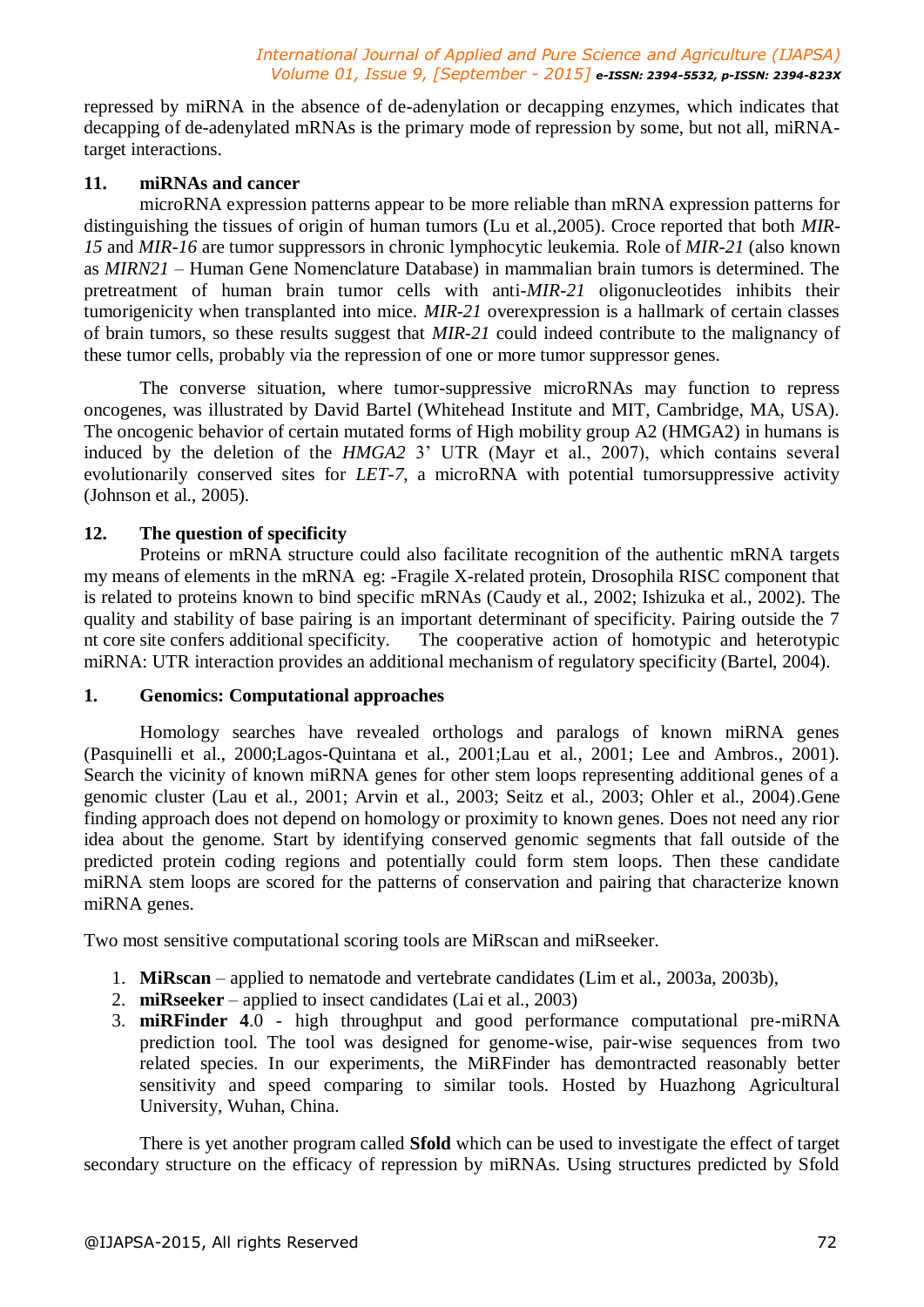program, the interaction between an miRNA and a target as a two-step hybridization reaction. Nucleation at an accessible target site followed by hybrid elongation to disrupt local target secondary structure and form miRNA target duplex. The reliable performance of the model strongly suggests a potent effect of mRNA secondary structure on target recognition by miRNAs.

#### **15. miRNA target databases**

(www.ncRNA.org)

**miRanda** - miRNA target prediction for human, drosophila and zebrafish genomes by using miRanda.

**miRBase -** Fromer "microRNA Registry", which is a comprehensive repository for miRNAs and their predicted targets. The target prediction is performed by using miRanda software.

**miRNAMap -** miRNAMap is a genomic maps of microRNA genes and their target genes in mammalian genomes. The target prediction is performed with miRanda.

**TarBase -** TarBase is a comprehensive database of experimentally supported animal microRNA targets.

**microInspector -** A web server for microInspector that detects miRNA binding sites. No prediction results available.

**PicTar -** Micro RNA targets for vertebrates, fly and nematodes are available (no batch download). PicTar on-line service is available. Software is not available for download.

**TargetScanS -** TargetScanS is a software for microRNA targets. Prediction results for human genome are available. No batch download and no software download.

**RNAhybrid -** Program source code is available. Web service is available. Perl modules and Java Beans are available. No prediction results available.

**miRNA - Target Gene Prediction at EMBL -** This website provides access to our 2003 and 2005 miRNA-Target predictions for Drosophila miRNAs with their original experimental method.

**DIANA MicroTest -** Micro RNA target prediction software provided as a web service. Query (miRNA) and Subject (genes) sequences are required to be input. No software download. No prediction results available.

#### **16. miRNA sequence and annotation database**

#### **16.1 miRBase**

Hosted by Faculty of life sciences, University of Manchester and funded by BBSRC, previously hosted and supported by Wellcome Trust Sanger Institute. It is a searchable database of published miRNA sequence and annotation. Each entry in the miRBase sequence database represents a predicted hairpin portion of a miRNA transcript (termed mir in the database) with information on the location and sequence of the mature miRNA (termed miR). Both hairpin and mature sequences are available for searching and browsing and entries can also be retrieved by name, keywords, references and annotations. All sequences and annotation data are also available for download.

miRBase registry provides miRNA gene hunters with unique names for novel miRNA genes prior to publication of results.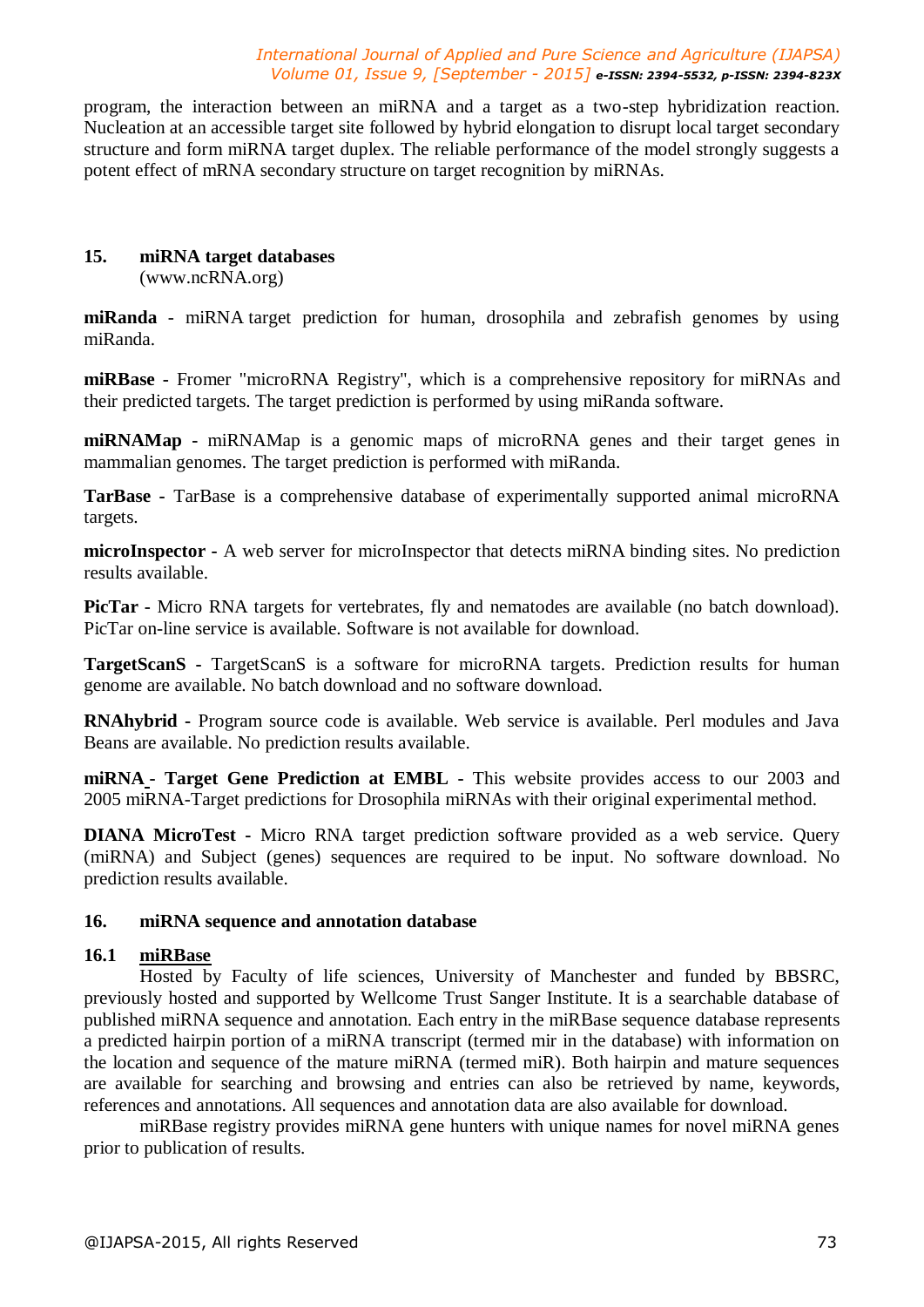#### **17. Conclusion:**

The miRNAs play an important role in gene silencing either through transcriptional or translational regulation. These small RNA species have shown their roles in the developmental process of the animals and plants and in various disease conditions. As miRNAs act by interfering with the target mRNA through gene knock down mechanism rather than the gene knck out. Insilco approaches are being used for the identification of miRNAs involved in these processes which may help to regulate the gene expression. miRNA induced RNAi pathway can be exploited for a vast range of applications in various fields. This is a booming area of research today.

#### **Bibliography**

- [1] Ambros, V. 1993. The functions of animal microRNAs. *Nature*. 431: 350-355.
- [2] Ambros, V. 2003. MicroRNA pathways in flies and worms: Growth, Death, Fat, Stress, and Timing. *Cell*. 113: 673-676.
- [3] Ambros, V. 2003. A uniform system for microRNA annotation. *RNA*. 9: 277-279.
- [4] Ambros, V. and Horvitz, H. R. 2004. Heterochronic mutants of the nematode *Caenorhabditis elegans*. *Science*. 226: 409-416.
- [5] Ambos, V., Lee, R. C., Lavanway, A., Williams, P. T. and Jewell, D. 2003. MicroRNAs and other tiny endogenous RNAs in *C. elegans*. *Curr. Biol*. 13: 807-818.
- [6] Aravin, A. A., Lagos-Quintana, M. Yalcin, A., Zavolam, M., Marks, D., Snyder, B. and Meyer, 2003. The small RNA profile during *Drosophila melanogaster* development. *Dev. Cell*. 5, 337-350.
- [7] Aukerman, M. J. and Sakai, H. 2003. Regulation of flowering time and floral organ identity by a microRNA and its APETALA 2- like target genes. *Plant Cell*. 10: 709-717.
- [8] Bashkirov, V. I., Scherthan, H., Solinger, J. A., Buerstedde, J. M., and Heyer, W. D. 1997. A mouse cytoplasmic exoribonuclease (mXRN1p) with preference for G4 tetraplex substrates. *J. Cell. Biol*. 136: 761-773.
- [9] Brennecke, J., hipfner, D. R., Stark, A. and Cohen, S. M. 2003. Bantam encodes a developmentally regulated microRNA that controls cell proliferation and regulates the proapoptotic gene hid in *Drosophila*. *Cell*. 113: 25-36.
- [10] Calin, G. A., Dumitru, C. D., Shimizu, M., Bichi, R., Zupo, S., Noch, E., Aldier, H. and Rai, K. 2002. Frequent deletions and down-regulation of micro-RNA genes miR15 and miR16 at 13q14 in chronic lymphocytic leukemia. *Proc. Natl. Acad. Sci*. USA. 99: 15524-15529.
- [11] Carrington, J. C. and Ambros, V. 2003. Roleof microRNA in plant and animal development. *Science*. 301: 336- 338.
- [12] Carmell, M. A., Xuan, Z., Zhang, M. Q. and Hannon, G. J. 2002. The Agronaute family: Tentacles that reach into RNAi, developmental control, stem call maintenance, and tumorogenesis. *Genes and Dev*. 16: 2733-2742.
- [13] Chalfie, M., Horvitz, H. R. and Sulston, J. E. 1981. Mutations that lead to reiteration in the cell lineages of *C. elegans*. *Cell*. 24: 59-69.
- [14] Chen, C. Z., Li, L., Lodish, H. F. and Bartel, D. P. 2004. MicroRNAs modulate hematopoetic lineage differentiation. *Science*. 303: 83-86.
- [15] Doench, J. G., Peterson, C. P. and Sharp, P. A. siRNAs can function as miRNAs. *Genes Dev.* 17: 438-442
- [16] Eddy, S. R. 1999. Noncoding RNA genes. *Curr. Opin. Genet. Dev*. 9: 695-699.
- [17] Elbashir, S. M., Martinez, J., Patkaniowska, A., Lendeckel, W. and Tuschl, T. 2001. Functional anatomy of siRNAs for mediating efficient RNAi in *Drosophila melanogaster* embryo lysate. *EMBO J*. 21: 6877- 6888.
- [18] Giraldez, A. J., Mishima, Y., Rihel, J., Grocock, R. J., Van Dongen, S., Inoue, K., Enright, A. J. and Schier, A. F. 2006. Zebrafish MiR-430 promotes deadenylation and clearance of maternal mRNAs. *Science*. 312: 75-79.
- [19] Grosshans, H. and Slack, F. J. 2002. Micro-RNAs: small is plentiful. *J. Cell Biol*. 156: 17-21.
- [20] Hammond, S. C. Bernstein, E., Beach, D. and Hannon, G. J. 2000. An RNA-directed nuclease mediates posttranscriptional gene silencing in *Drosophila* cells. *Nature*. 404: 293-296.
- [21] Hodgkin, J., Papp, A., Pulak, R., Ambros, V. and Anderson, P. 1989. Anew kind of informational suppression in the nematode *Caenorhabditis elegans*. *Genetics*. 123: 301-313.
- [22] Hutvagner, G. and Zamore, P. D. 2002. A microRNA in a multiple-turnover RNAi enzyme complex. *Science*. 297: 2056-2060.
- [23] Jones-Rhodes, M. W., Bartel, D. P. and Bartel, B. 2006. MicroRNA and their regulatory roles in plants. *Annu. Rev. Plant Biol*. 57: 19-53.
- [24] Ke, X., Liu, C., Liu, D. and Liang, C. 2003. MicroRNAs: key participants in gene regulatory networks. *Curr. Opinion in Che. Biol.* 7: 516-523.
- [25] Lagos-Quintana, M., Rauhut, R., Lendeckel, W. and Tuschl, T. 2001. Identification of novel genes coding for small expressed RNAs. *Science*. 294: 853-858.
- [26] Lai, E. C., Tomancak, P., Williams, R. W. and Rubin, G. M. 2003. Computational identification of *Drosophila* microRNA genes. *Genome Biol*. 4(42): 1-20.